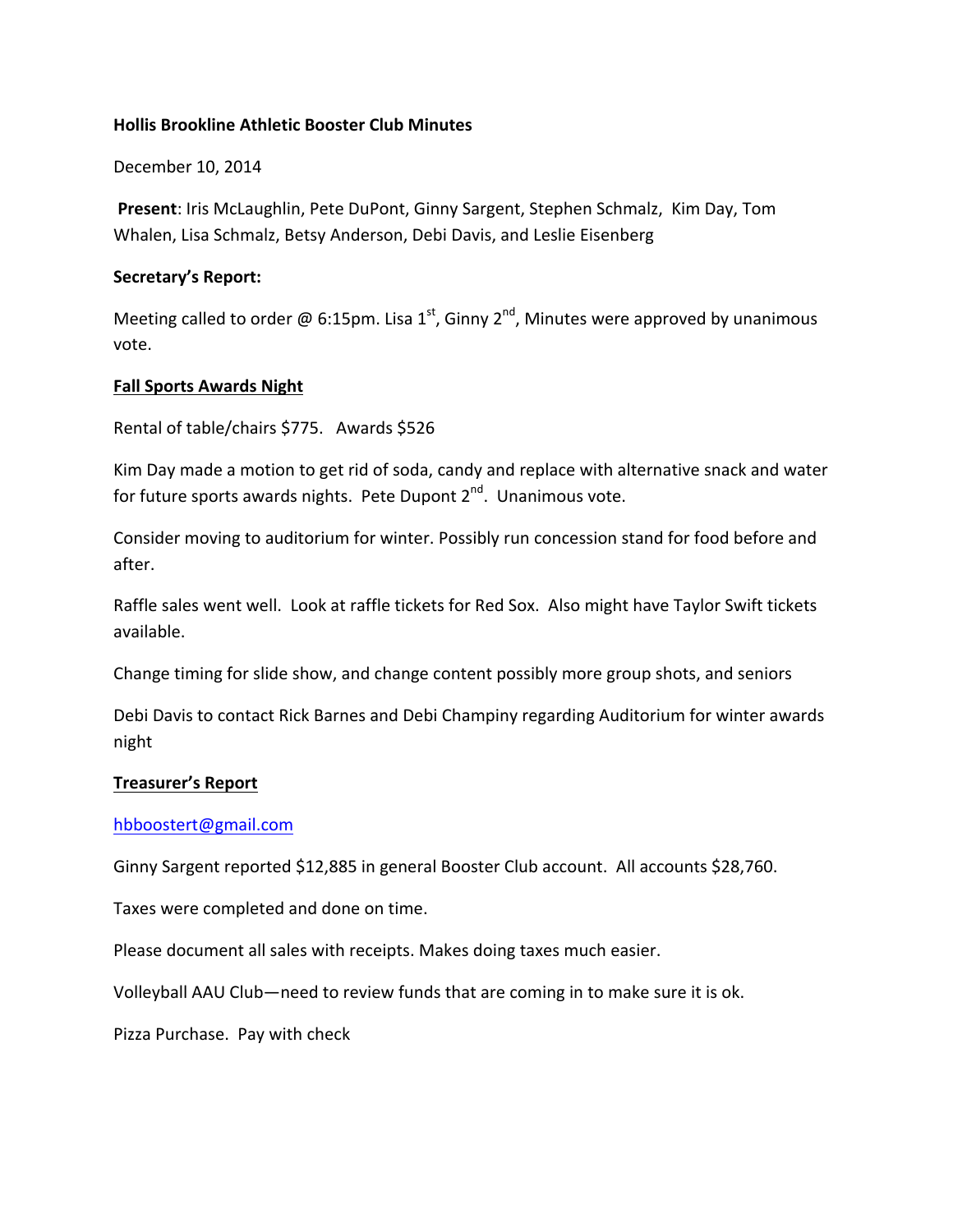## **Fundraising**

Graduation and Balloon Raffle.

Kim Day has offered to make posters for the raffle. Steve to contact Mr. Barnes for permission to sell @ raffle tickets to various fundraisers at the March School Board meeting.

We have approval to sell raffle tickets for front row and parking for graduation from administration.

Motion was made to purchase two Red Sox tickets to use as a fundraising raffle in the spring once the Bruins raffle is done. Ginny Sargent will purchase tickets. Steve and Lisa will print raffle tickets. Purchase tickets for the beginning of August ticket date

Raffle Sales for the two Bruins tickets are going well.

600 tickets 300 tickets remaining. Booster club is going to sell tickets at Basketball concession stand

## **Recruitment**

Need to make sure all people who attend meetings emails are added to agenda list for reminders.

Betsy will help put together a list to reach out to people who might wish to participate with **Booster Club** 

## **Ice Rink Status**

Rink will be set up by the weekend weather permitting. Still need the invoice to pay our portion

## **Golf Outing**

Tom Whalen and Pete Dupont to co-chair for 2015

## **New Business**

NH Scholars and 2 varsity sports. March award.

Can the booster club recognize them at Sports Award night?

Suggestion was made that we organize a college process evening for athletes who are contemplating playing a sport at the collegiate level. The college process is entirely different for these students. We will reach out to Jen MacLeod as a starting point.